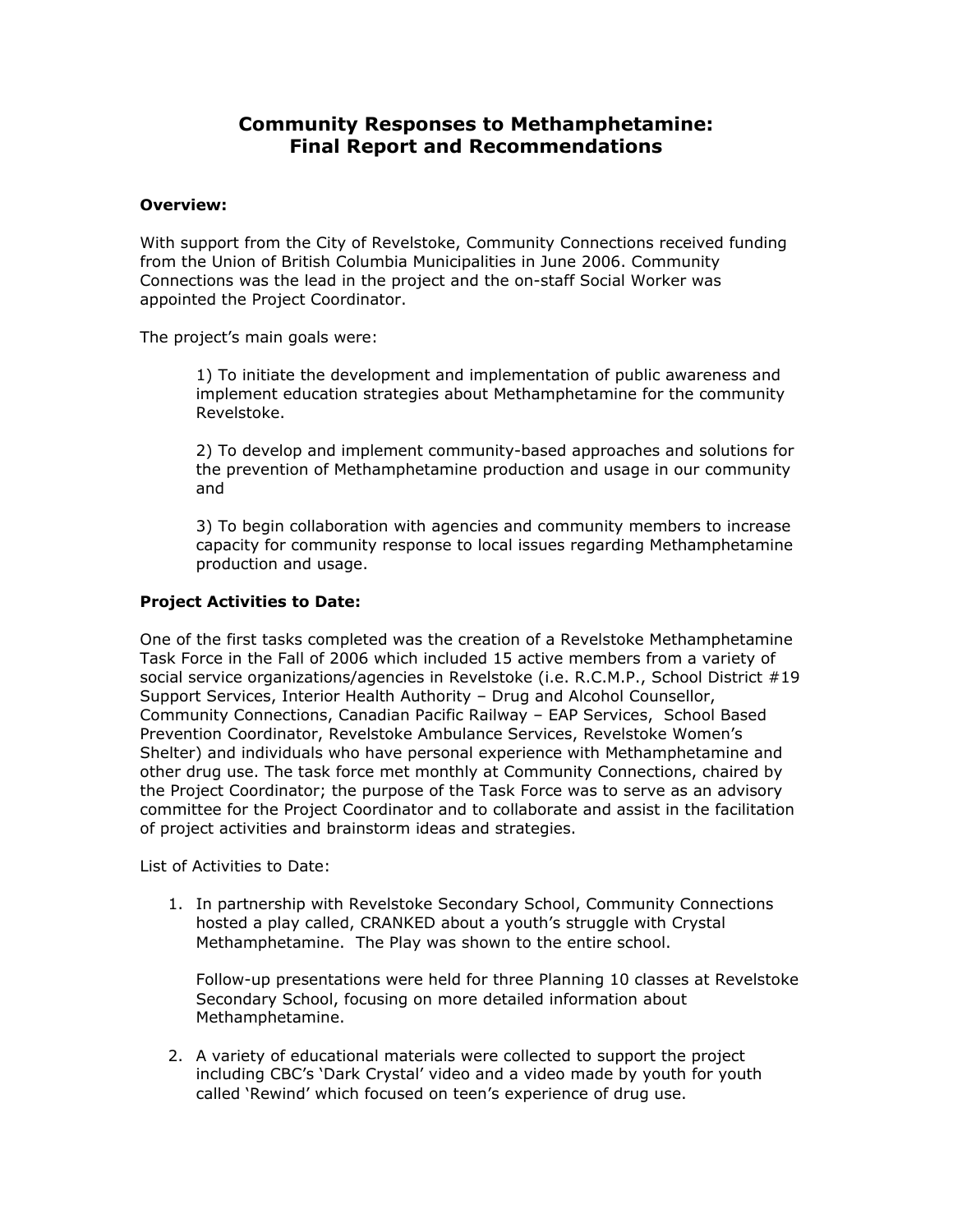Pamphlets from Crystal Meth BC, No2Meth and the Golden Methamphetamine Task Force were made available at Community Connections, Queen Victoria Hospital and the Revelstoke Community Centre for community members. Labels were placed on the No2Meth pamphlets indicating a HOTLINE individuals can call if they need information about Methamphetamine and support services available. In addition, fact sheets were printed out and made available to the public to educate themselves on Methamphetamine.

- 3. One thousand wristbands were created and distributed throughout Revelstoke bearing the slogan, "DON'T METH AROUND", which was created by a Gr. 9 student at Revelstoke Secondary School and chosen during a Crystal Meth Slogan contest held at the school.
- 4. Research was conducted on Revelstoke's awareness of methamphetamine, its effects and future ideas for a Methamphetamine awareness program; the results were made available to the public, published in the local newspaper and presented at a Public Forum on Methamphetamine. **Please see attached.**
- 5. The project was highlighted in the local newspaper numerous times, including pictures and articles; also an interview was done on the local radio station and presentations about the project were given to City Council and the Rotary Club. **Please see attached.**
- 6. Every pharmacy, hardware store and grocery store was contacted and sent an information sheet regarding details of Methamphetamine use, ingredients involved and suggestions for their involvement in the MethWatch program.
- 7. The Revelstoke Task Force collaborated with the Golden, Kamloops and Maple Ridge Task Forces in sharing the support services available in their respective communities for users of Methamphetamine and their families and friends.
- 8. A Public Forum on Methamphetamine was held on May  $16<sup>th</sup>$ , to facilitate a discussion with community members around the following:
	- a. History of the project
	- b. Activities done to date
	- c. An overview of Methamphetamine production and usage
	- d. The prevalence of Methamphetamine in Revelstoke
	- e. Local treatment & support services available

The Forum was led by the Project Coordinator and there was a Panel of speakers including, an R.C.M.P. Officer, School Based Prevention Coordinator and the Drug and Alcohol Counsellor. Community members were given time to ask questions and provide feedback during the Forum, as well as each person who attended filled out an Evaluation of the Forum. **Please see attached.**

## **Fundraising:**

In addition, to the core funding for the project from the Union of British Columbia Municipalities, we received community support from seven businesses/organizations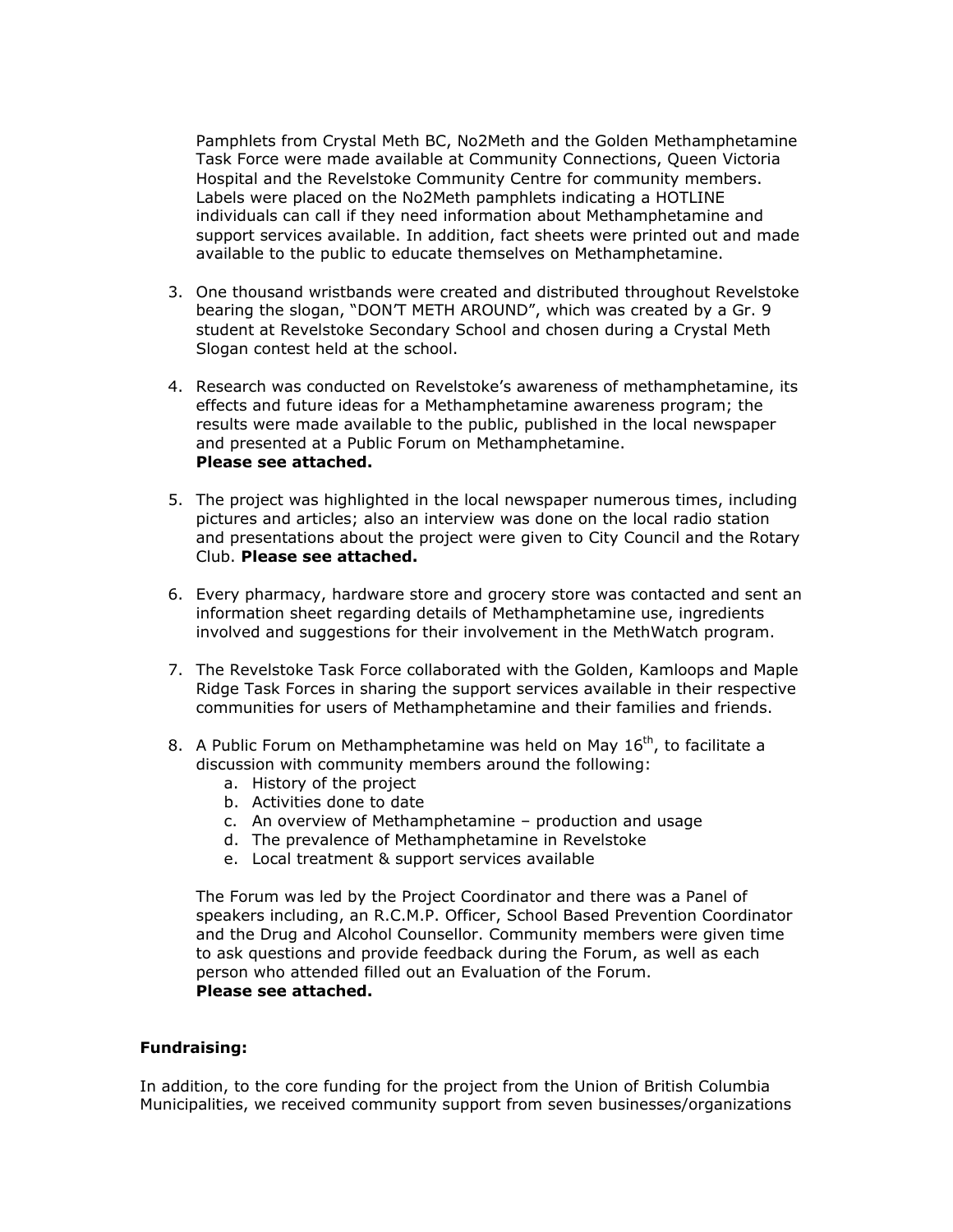in town after a letter providing an opportunity for contribution to the project was sent out to over 100 businesses.

## **Survey Results:**

As mentioned above, in the Fall of 2006 research was conducted to determine Revelstoke's overall knowledge of Methamphetamine, knowledge of the effects of Methamphetamine use and ideas for future direction of the project. **Please see attached Summary of Results.**

### **Summary and Recommendations:**

While the goals set out by the Task Force may have been ambitious there has been significant progress in addressing the methamphetamine concern in the community.

Under the leadership of Community Connections the Revelstoke Methamphetamine Task Force with membership from key community stake holders has established the foundation and infrastructure for further collaboration in responding to the issues related to methamphetamine in particular and drug concerns in general in the community. Members of the Task Force are currently considering expanding the mandate of the committee to include other drugs with the view of building on the momentum created by the Methamphetamine Task Force.

With the RCMP and medical community support, local businesses became aware of the impact of methamphetamine on individuals and communities and quickly addressed the issue of production. Pharmacies and hardware stores proactively identified and removed products utilized in methamphetamine production embracing the MethWatch Program.

The Task Force successfully raised the awareness of the community with regards to methamphetamine use with an ambitious educational campaign including distribution of informational materials, the research project, presentations in the local high school, media exposure and the Public Forum. While the Task Forces focus was methamphetamine it quickly became a beacon in the community for general drug concerns.

Information derived from the Methamphetamine Task Force meetings, the Public Forum evaluations, the research results and feedback from community members indicates there is a significant desire to continue the education campaign on methamphetamine use and more general drug use in the community. Suggestions include continuing to raise awareness through community presentations, public forums, highlight the impact of drug use through the local media and making information public for individuals to access.

The community also made it clear they desire a made-in-Revelstoke solution for those individuals and families struggling with drug abuse with the suggested creation and development of a Substance Abuse treatment facility and/or a Detox centre.

In closing, RCMP information indicates that approximately 10% of the population (8000) in Revelstoke is involved in some form of illegal drug use. In addition to a growing interest in Methamphetamine use on its own it is also increasingly present in